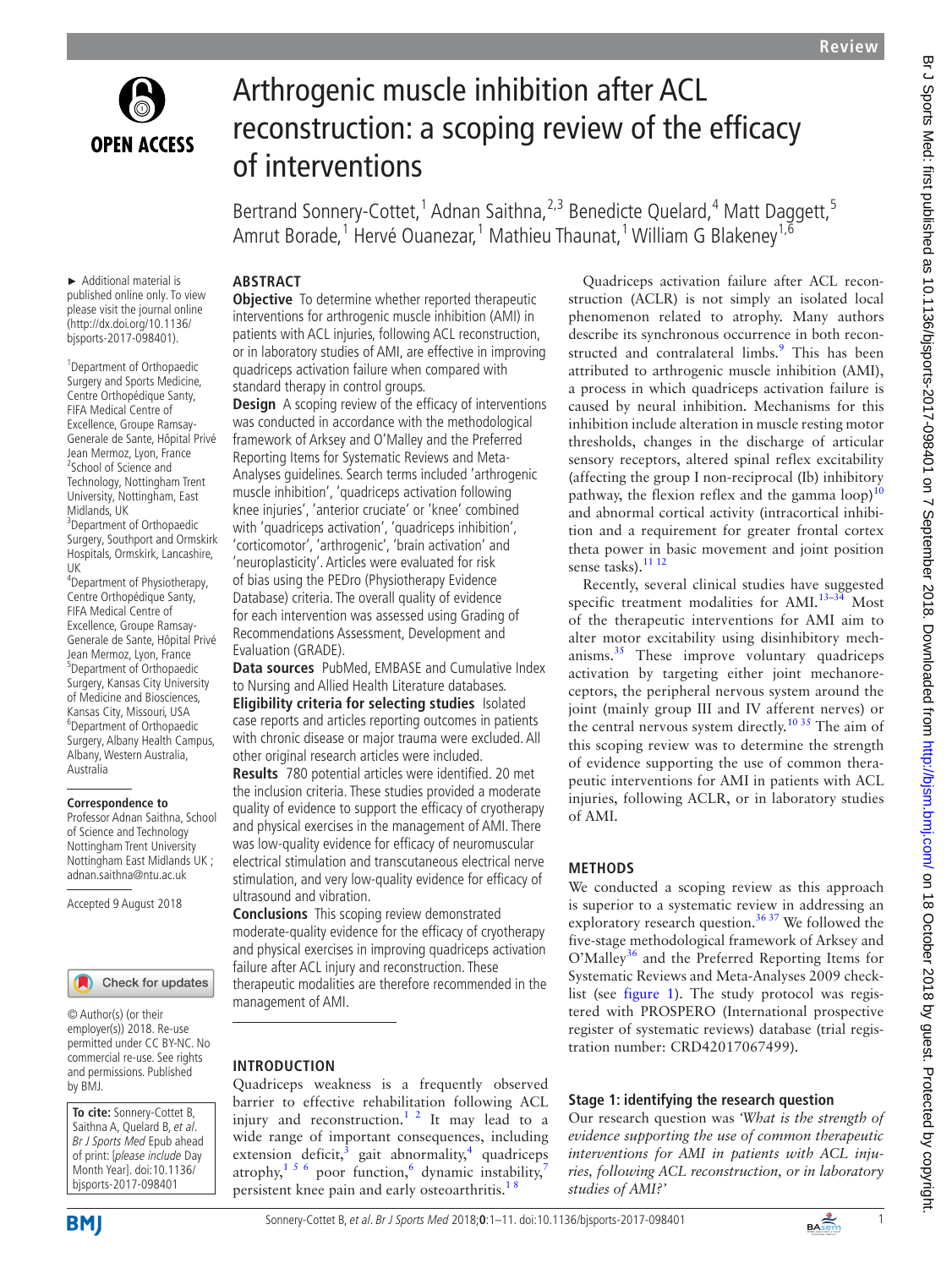

**Figure 1** PRISMA (Preferred Reporting Items for Systematic Reviews and Meta-Analyses) flow diagram.

#### **Stage 2: identifying relevant studies**

The literature search used subject mapping and keywords and is presented in online [supplementary appendix 1.](https://dx.doi.org/10.1136/bjsports-2017-098401) The search strategy was applied to the PubMed, EMBASE and Cumulative Index to Nursing and Allied Health Literature databases by two authors independently on 12 March 2017. The same authors also independently performed all aspects of the study selection.

## **Stage 3: study selection**

We included primary research studies that evaluated the efficacy of therapeutic interventions for AMI. The main focus of the review was on AMI in patients following ACL injury or reconstruction. Due to the fact that treatment of AMI is an emerging concept with a small evidence base, it was deemed appropriate to use a scoping review methodology and include studies that intended to evaluate the efficacy of therapeutic interventions for the same pathological processes in selected, relevant, alternative settings. Therefore, studies including young patients with artificially induced knee effusions and other relevant acute knee pathologies (restricted to other knee ligament injuries, meniscal pathology and patellofemoral instability) were also included. Only studies published in the English language were included.<sup>3839</sup>

We excluded isolated case reports and articles which included patients with chronic conditions (eg, osteoarthritis) or major trauma (fracture, multiligament injury, neurovascular injury). Any disagreement between reviewers regarding study eligibility were resolved through discussion.

Each article was reviewed for relevance, and the references of the included articles were examined to identify further eligible studies.

# <span id="page-1-0"></span>**Stage 4: charting the data**

Data extraction and risk of bias assessment were performed independently by two investigators. A template was used for data extraction that included study design, participants, inclusion/exclusion criteria, intervention investigated, comparators, outcome measures (quadriceps activation/strength including central activation ratio (CAR), peak torque, maximal voluntary isometric contraction (MVIC), H-reflex amplitude, knee flexion angle symmetry and muscle fibre conduction velocity), main findings, conclusion and level of evidence.

## **Stage 5: collating, summarising and reporting the results**

Due to heterogeneity among studies with respect to the populations, interventions and outcomes studied, it was not possible to pool data. Instead, we collated efficacy data with respect to the outcome measures defined in stage 4 and synthesised a narrative summary of the evidence for each intervention.

To determine the strength of evidence, the following steps were undertaken. All included articles were individually evaluated for risk of bias using the Physiotherapy Evidence Database (PEDro) criteria.[40 41](#page-10-3) The level of evidence for individual studies was assessed according to the Oxford Centre for Evidence-based Medicine.<sup>42</sup> The overall quality of evidence for each therapeutic intervention was assessed using the GRADE working group grades of evidence.<sup>[43](#page-10-5)</sup> Details of how the GRADE guidelines were applied are included in online [supplementary appendix 2.](https://dx.doi.org/10.1136/bjsports-2017-098401) Effect sizes were calculated using the methodology of Thalheimer and Cook.[44](#page-10-6)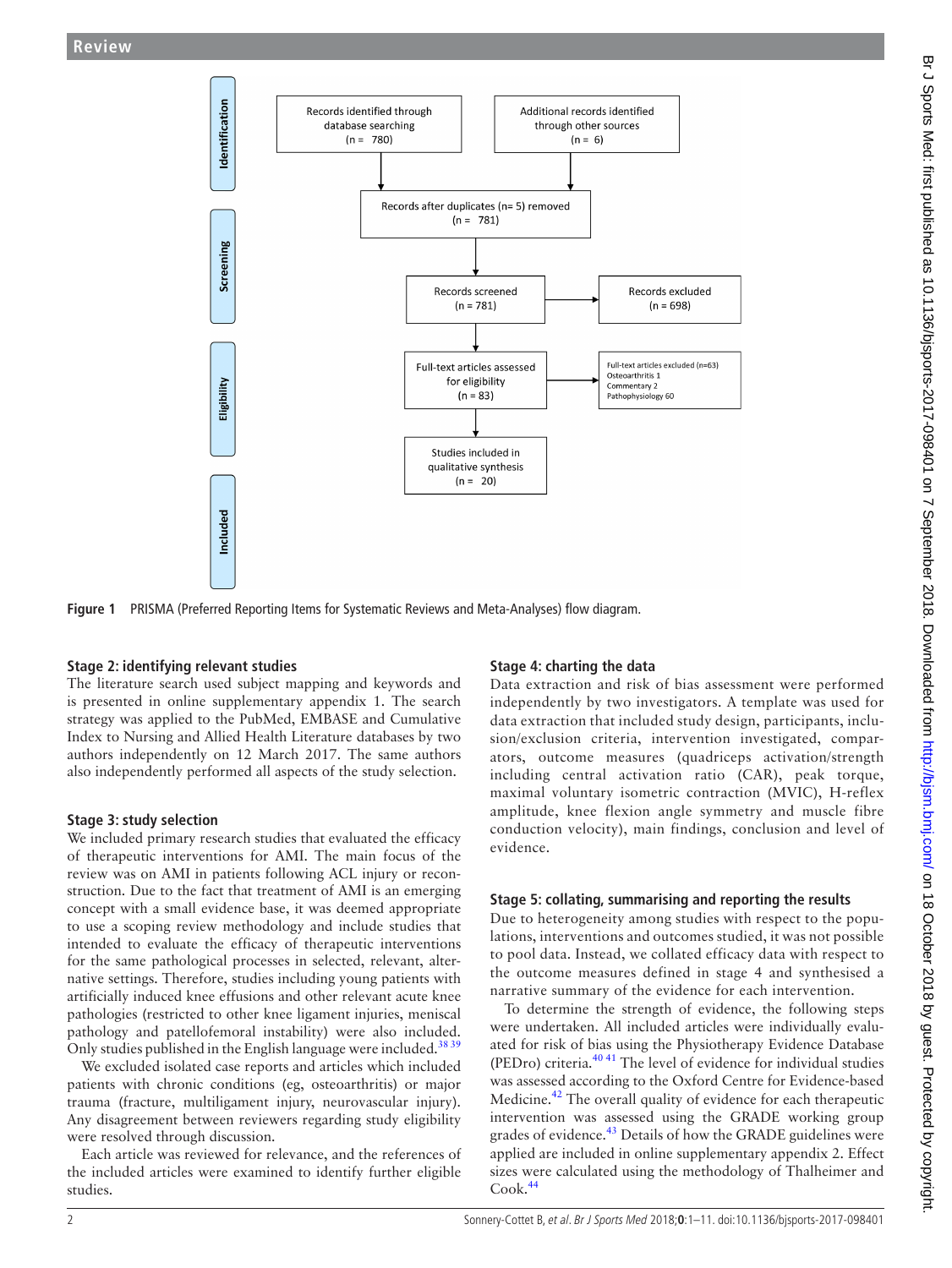#### **Results**

The search strategy yielded 780 articles. The references of these articles were then reviewed and a further six eligible studies were included. Five studies were removed as they were duplicates. After application of eligibility criteria, a total of 20 relevant articles were identified. The date of publication of the included studies ranged from 1990 to 2017.

[Table](#page-3-0) 1 summarises the study characteristics, level of evidence of the included studies, outcomes, effect sizes and the GRADE recommendation for each intervention. [Table](#page-7-0) 2 demonstrates how the PEDro scores were calculated for each study. [Table](#page-8-0) 3 demonstrates how the GRADE recommendations for each intervention were determined. The mechanism and level of action of the therapeutic interventions studied are summarised in [figure](#page-8-1) 2.

#### **Cryotherapy**

Four studies evaluated the efficacy of cryotherapy in AMI. This included three randomised controlled trials (RCTs). All studies showed that cryotherapy improved the features of AMI; effect sizes were very large. Specifically, three of the studies demonstrated that cryotherapy was associated with significant improvement in quadriceps strength (measured by maximal voluntary isometric contraction)[.14–16](#page-9-9) Additionally, Hopkins *et al*[13](#page-9-8) demonstrated a significant improvement in quadriceps motor neuron pool recruitment (measured by the H-reflex). Note that two of these studies did not specifically evaluate patients following ACLR—they were laboratory studies of patients with artificially created knee effusions.[13 14](#page-9-8)

Using the GRADE approach, there was moderate-quality evidence for the efficacy of cryotherapy in the treatment of AMI.

#### **Exercise**

Four studies evaluating the efficacy of exercise therapy in patients with AMI after ACLR were identified. These included the cryotherapy-based studies from Hart *et al* and Kuenze *et al*, [15 16](#page-9-10) which also made an adjunctive use of exercise. All of the included studies demonstrated that exercise therapy was associated with a significant improvement in quadriceps activation (MVIC and CAR).  $15-1726$ 

Three of the exercise programmes consisted of traditional open chain exercises with resistance, and progressive closed chain strengthening exercises of quadriceps and hamstring muscles.<sup>15–17</sup> Resistance exercises included quadriceps sets, straight leg raises with hip abduction/adduction and progression to free-standing quarter squats, wall squats, hamstring curls, hip flexion/extension and leg press. Flexibility was attained using hamstring, quadriceps and calf stretching exercises. The fourth study examined the effect of a hamstring fatigue exercise protocol on patients with AMI following ACLR, in a case– control study. $26$  Hamstring fatigue was induced by participants performing squats to a height of approximately 0.45 m from the ground at the rate of one squat every 2s. The quadriceps CAR of the ACLR group was significantly higher when evaluated after hamstring fatigue exercises (mean 96.0%, SD 7.6%) versus prefatigue (mean 81.2%, SD 15.8%; p=0.01).

GRADE assessment revealed moderate-quality evidence for the efficacy of exercise in the treatment of AMI.

#### **Neuromuscular electrical stimulation**

Two studies evaluated the same cohort of non-randomised patients who were allocated to four different rehabilitation groups.<sup>17 18</sup> The authors reported that the group with combined neuromuscular electrical stimulation (NMES) and eccentric

exercise demonstrated restored biomechanical limb symmetry that most closely resembled a control group of healthy individuals. $18$  However, there was no advantage with respect to quadriceps strength and activation.[17](#page-9-12) Furthermore, eccentric exercise alone recovered quadriceps strength (MVIC) better than individuals who only received NMES therapy, or the standard care following  $ACLR$ <sup>1</sup>

Patterned electrical neuromuscular stimulation is a form of NMES which is proposed to mimic muscle-firing patterns of healthy individuals. A randomised trial failed to demonstrate any difference in knee extension torque or quadriceps activation, compared with a sham treatment. $^{27}$  $^{27}$  $^{27}$ 

GRADE assessment revealed low-quality evidence for the efficacy of NMES in the treatment of AMI.

#### **Transcutaneous electrical nerve stimulation**

In the only randomised clinical study of transcutaneous electrical nerve stimulation (TENS) in patients with ACL rupture, there was no difference in isometric strength and quadriceps CAR among three groups (exercise only, exercise and TENS device, and 20min of cryotherapy immediately prior to each daily exercise session). $^{21}$  $^{21}$  $^{21}$  While all groups demonstrated a significant improvement in quadriceps strength, and effect sizes suggested potential clinical benefit to patients with AMI, the disinhibitory modalities were no better than exercise alone.

Three randomised trials, however, have shown some effect of TENS in improving AMI in the laboratory setting.[13 19 20](#page-9-8) Two trials showed a significant improvement compared with controls in the quadriceps muscle strength  $(MVIC)$ , <sup>19 20</sup> and the third showed it effectively disinhibited the quadriceps motor neuron pool (measured by H-reflex).<sup>13</sup> Although TENS disinhibited the quadriceps motor neuron pool during the treatment, its beneficial effects were lost 30min after cessation of treatment. In contrast, the beneficial effects of cryotherapy continued up to the final measurement of the H-reflex at 60min post-treatment.

GRADE assessment revealed low-quality evidence for the efficacy of TENS in the treatment of AMI.

#### **Vibration**

Pamukoff *et al*<sup>22</sup> evaluated the role of vibration therapy. The authors randomised ACL reconstructed patients to three groups (whole body vibration (WBV), local muscle vibration (LMV) and control). There was a statistically significant increase in CAR  $(+4.9\%)$  following WBV and LMV  $(+2.7\%)$ . There was also a reduction in quadriceps active motor threshold following WBV ( $-3.1\%$ ) and LMV ( $-2.9\%$ ), suggesting that the interventions increase corticomotor excitability. In a laboratory study, Blackburn *et al*<sup>[23](#page-9-18)</sup> also identified that quadriceps CAR improved in WBV (11.4%) and LMV (7.3%) groups, but not in controls. However, we contend that these small changes are of limited clinical significance, particularly given that the mean time since ACLR was over 50months and the patients did not have proof of AMI. Furthermore, these studies only evaluated the immediate effects of WBV and LMV.

GRADE assessment revealed very low-quality evidence for the efficacy of vibration in the treatment of AMI.

#### **Ultrasound**

An RCT evaluated patients with an intra-articular knee injury (22 of 30 were ACL injuries) and quadriceps  $CAR < 90\%$ .<sup>[24](#page-9-19)</sup> Non-thermal ultrasound (active) or sham treatment was applied to the knee for a duration of 17min. The investigators observed increased quadriceps motor neuron pool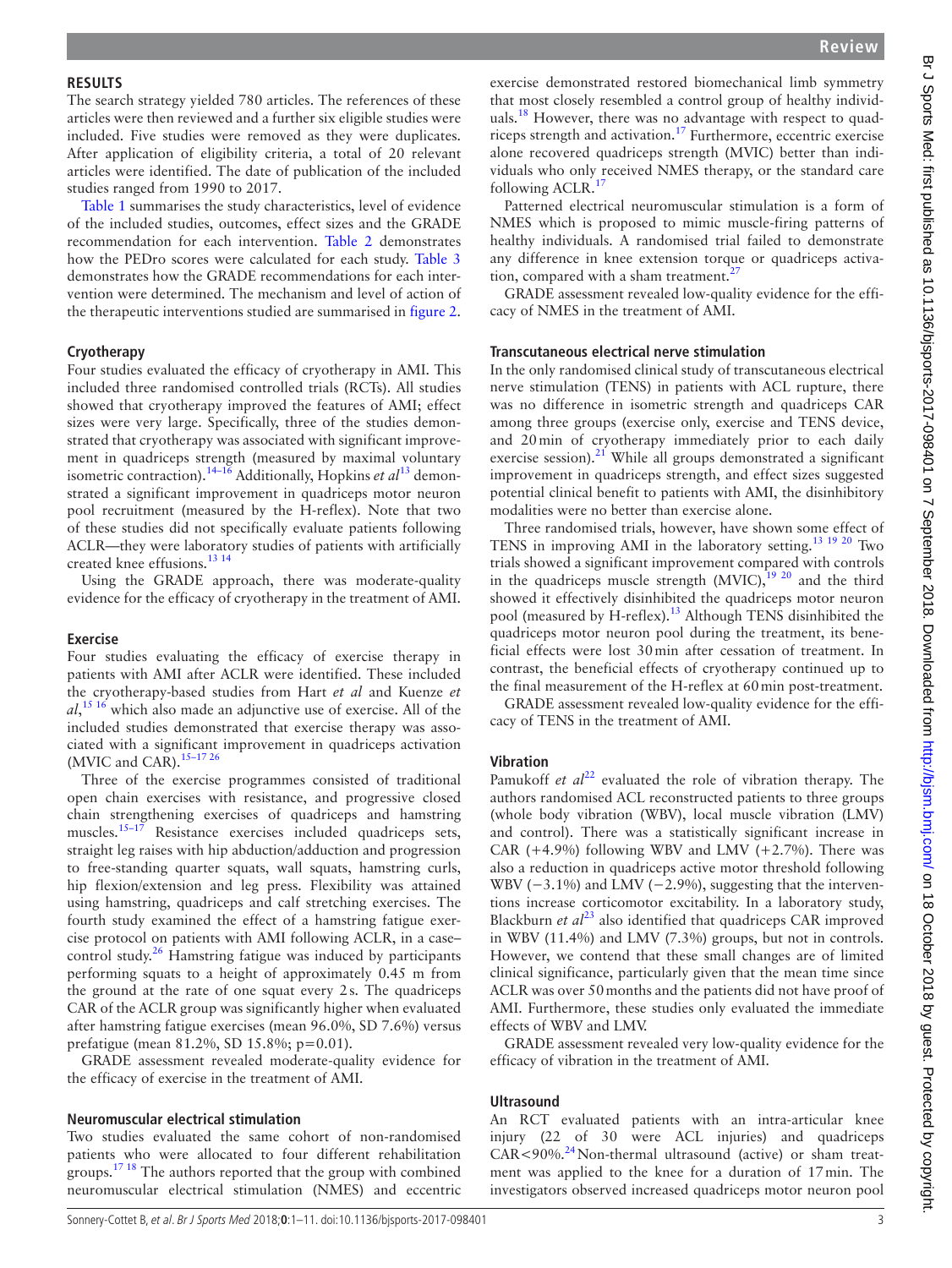<span id="page-3-0"></span>

| Table 1                        | Summary of included studies               |                                                    |                            |                                                                                                                                                                                                                                                                       |                                                                                          |                                          |                                      |
|--------------------------------|-------------------------------------------|----------------------------------------------------|----------------------------|-----------------------------------------------------------------------------------------------------------------------------------------------------------------------------------------------------------------------------------------------------------------------|------------------------------------------------------------------------------------------|------------------------------------------|--------------------------------------|
| Study                          | of evidence (CEBM)<br>Study design, level | Participants, n, mean<br>age, sex                  | Injury                     | Intervention                                                                                                                                                                                                                                                          | Outcome                                                                                  | (Cohen's d)<br>Effect size               | Relative size                        |
| Cryotherapy                    |                                           |                                                    |                            |                                                                                                                                                                                                                                                                       |                                                                                          |                                          |                                      |
| Hopkins et al <sup>13</sup>    | RCT, 1b                                   | n=30 (30 AKE), age=22,<br>11F/19M                  | AKE                        | Cryotherapy group had 2 plastic bags containing 1.5 L of partially crushed ice placed directly on<br>A typical TENS protocol was used. The treatment session lasted 30 min.<br>3 groups (cryotherapy, TENS and control).<br>the knee for 30 min.                      | H-reflex (at 45<br>min).                                                                 | 3.21                                     | Huge.                                |
| Rice et al <sup>14</sup>       | RCT, 1b                                   | n=15 (15 AKE), age=35,<br><b>SF/10M</b>            | AKE                        | did not receive the cryotherapy intervention and remained seated for 20 min before performing<br>The cryotherapy group had ice around their knee joint for a 20 min period. The control group<br>2 groups: cryotherapy and control.<br>postintervention measurements. | MFCV.<br>MVIC.                                                                           | 1.62<br>1.21                             | Very large.<br>Huge.                 |
| Hart et al <sup>15</sup>       | RCT, 1b                                   | n=30 (ACLR), age=27,<br>20F/10M                    | AMI (CAR<90%)<br>post-ACLR | The patients attended 4 supervised visits over a 2-week period.<br>2. An hour of therapeutic rehabilitation exercises.<br>3. Cryotherapy followed by exercises.<br>1.20 min of knee joint cryotherapy.<br>3 groups:                                                   | 1. Cryotherapy +<br>3. Exercise alone.<br>2. Cryotherapy<br>exercise.<br>MVIC:<br>alone. | 0.58<br>$\ddot{a}$<br>$\overline{0}$     | Very large.<br>Medium.<br>Small.     |
| Kuenze et al <sup>16</sup>     | 4<br>Case series,                         | healthy), age=22, 9F/1M<br>n=20 (10 ACLR, 10       | Post-ACLR                  | The intervention included cryotherapy application to the knee joint followed by lower extremity<br>muscle stretching, progressive strengthening exercises and balance training.                                                                                       | MVIC.<br>CAR.                                                                            | 0.34<br>1.22                             | Very large.<br>Small.                |
| GRADE=moderate                 |                                           |                                                    |                            |                                                                                                                                                                                                                                                                       |                                                                                          |                                          |                                      |
| Exercise                       |                                           |                                                    |                            |                                                                                                                                                                                                                                                                       |                                                                                          |                                          |                                      |
| Lowe and<br>Dong <sup>26</sup> | Case-control, 3b                          | healthy), age=20<br>$n = 18 (9 ACLR, 9)$<br>11M/7F | AMI post-ACLR              | perceived exertion was 15 out of 20 (or 'hard') and their heart rate was approximately 150 beats/<br>Hamstring fatigue was induced by instructing participants to perform squats until rating of<br>min.                                                              | GR.                                                                                      | 1.27                                     | Very large.                          |
| Kuenze et al <sup>16</sup>     | Case series, 4                            | healthy), age=22, 9F/1M<br>n=20 (10 ACLR, 10       | Post-ACLR                  | The intervention included cryotherapy application to the knee joint followed by lower extremity<br>muscle stretching, progressive strengthening exercises and balance training.                                                                                       | MVIC.<br>CAR.                                                                            | 0.34<br>1.22                             | Very large.<br>Small.                |
| Hart et al <sup>15</sup>       | RCT, 1b                                   | n=30 (ACLR), age=27,<br>20F/10M                    | AMI (CAR<90%)<br>post-ACLR | 2. An hour of therapeutic rehabilitation exercises.<br>3. Cryotherapy followed by exercises.<br>1.20 min of knee joint cryotherapy.<br>3 groups:                                                                                                                      | 1. Cryotherapy +<br>3. Exercise alone.<br>2. Cryotherapy<br>exercise.<br>MVIC:<br>alone. | 0.58<br>$\overline{1}$<br>$\overline{0}$ | Very large.<br>Medium.<br>Small.     |
| Lepley et al <sup>17</sup>     | Prospective cohort,<br>2 <sub>b</sub>     | n=46 (36 ACLR/10<br>healthy), age=22,<br>16F/33M   | Post-ACLR                  | NMES and eccentrics received a combined NMES and eccentric protocol postreconstruction.<br>1. NMES and eccentric exercise.<br>4 treatment groups:<br>4. Standard of care.<br>2. Eccentrics-only.<br>3. NMES-only.                                                     | 2. Eccentrics-only.<br>3. NMES-only.<br>$1. NMES +$<br>eccentric.<br>MVIC:               | 1.05<br>1.25<br>0.03                     | Very large.<br>Negligible.<br>Large. |
| GRADE=moderate                 |                                           |                                                    |                            |                                                                                                                                                                                                                                                                       |                                                                                          |                                          |                                      |
| NMES                           |                                           |                                                    |                            |                                                                                                                                                                                                                                                                       |                                                                                          |                                          |                                      |
| Lepley et al <sup>18</sup>     | Prospective cohort,<br>56                 | n=46 (36 ACLR/10<br>healthy), age=22,<br>16F/33M   | Post-ACLR                  | NMES and eccentrics received a combined NMES and eccentric protocol postreconstruction.<br>Healthy controls and 4 treatment groups:<br>1. NMES + eccentric exercise.<br>4. Standard of care.<br>2. Eccentrics-only.<br>3. NMES-only.                                  | 2. Eccentrics-only.<br>3. NMES-only.<br>1. NMES $+$<br>eccentric.<br>š                   | 0.16<br>0.43<br>$0.\overline{3}$         | Medium.<br>Small.<br>Small.          |
|                                |                                           |                                                    |                            |                                                                                                                                                                                                                                                                       |                                                                                          |                                          | Continued                            |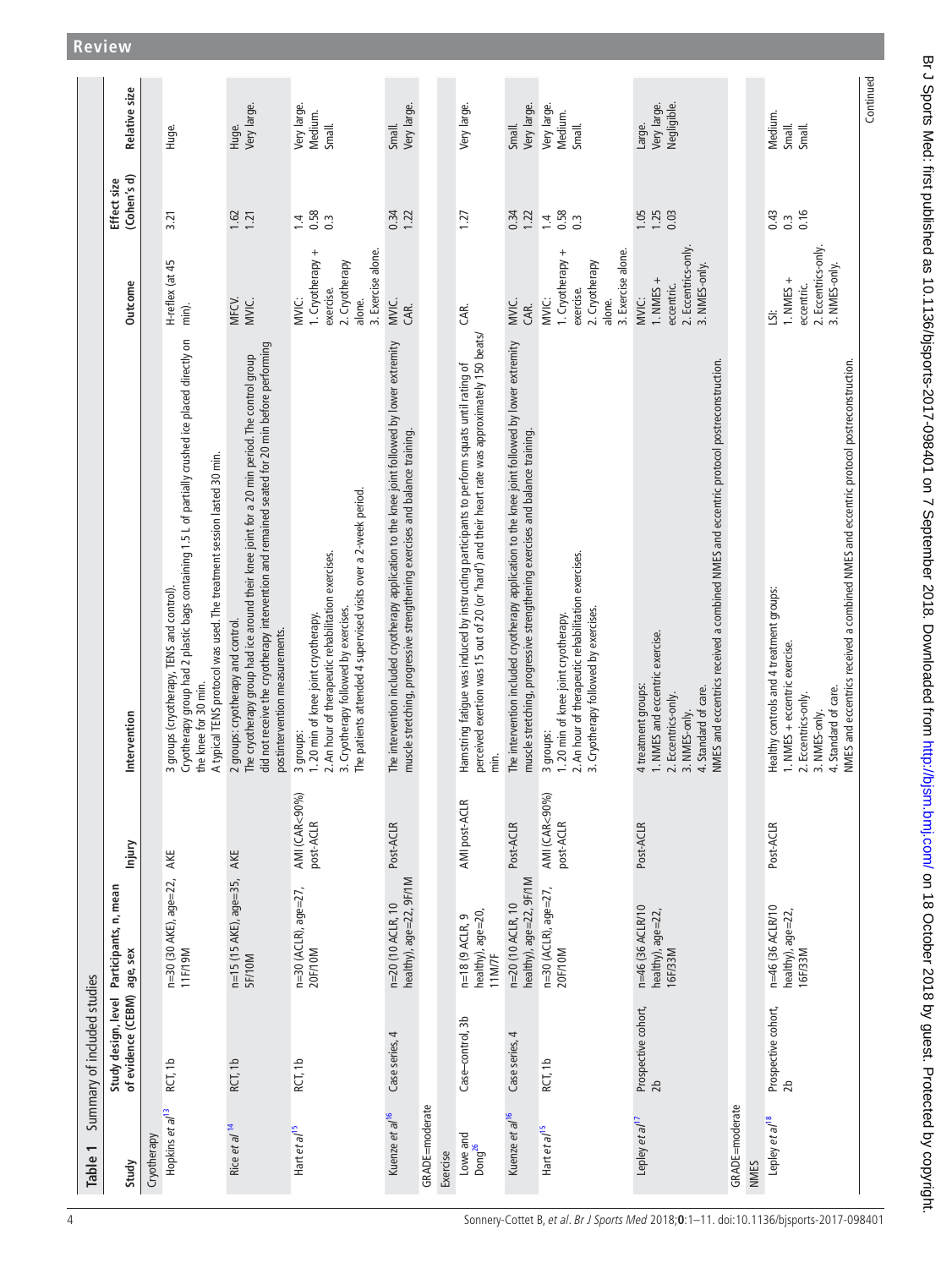| Continued<br>Table 1                   |                             |                                                       |                                                  |                                                                                                                                                                                                                                                                                                                                                      |                                                                                                                                                 |                                              |                                                                |
|----------------------------------------|-----------------------------|-------------------------------------------------------|--------------------------------------------------|------------------------------------------------------------------------------------------------------------------------------------------------------------------------------------------------------------------------------------------------------------------------------------------------------------------------------------------------------|-------------------------------------------------------------------------------------------------------------------------------------------------|----------------------------------------------|----------------------------------------------------------------|
| Study                                  | of evidence (CEBM) age, sex | Study design, level Participants, n, mean             | Injury                                           | Intervention                                                                                                                                                                                                                                                                                                                                         | Outcome                                                                                                                                         | (Cohen's d)<br>Effect size                   | Relative size                                                  |
| Lepley et al <sup>17</sup>             | Prospective cohort,<br>2b   | n=46 (36 ACLR/10<br>healthy), age=22,<br>16F/33M      | Post-ACLR                                        | NMES and eccentrics received a combined NMES and eccentric protocol postreconstruction.<br>1. NMES and eccentric exercise.<br>4 treatment groups:<br>4. Standard of care.<br>2. Eccentrics-only.<br>3. NMES-only.                                                                                                                                    | 2. Eccentrics-only.<br>3. NMES-only.<br>1. NMES +<br>eccentric.<br><b>MVIC:</b>                                                                 | 0.03<br>1.05<br>1.25                         | Negligible.<br>Very large<br>Large.                            |
| Glaviano et al <sup>27</sup>           | RCT, 2b                     | n=18(18 knee pain,<br>$CAR < 90$ ), age=24,<br>8F/10M | AMI (CAR<90%) +<br>knee pain                     | The treatment intervention was a 15 min patterned electrical neuromuscular stimulation, applied MVIC.<br>to the quadriceps and hamstring muscles.                                                                                                                                                                                                    |                                                                                                                                                 | No effect.                                   |                                                                |
| GRADE=low                              |                             |                                                       |                                                  |                                                                                                                                                                                                                                                                                                                                                      |                                                                                                                                                 |                                              |                                                                |
| Son et al <sup>19</sup><br><b>TENS</b> | RCT, 1b                     | n=30 (30 AKE), age=23,<br><b>SF/10M</b>               | AKE                                              | TENS or placebo treatment was administered to each group for 20 min, following infusion of<br>hypertonic saline.                                                                                                                                                                                                                                     | MVIC.                                                                                                                                           | 1.34                                         | Very large.                                                    |
| Konishi et al <sup>20</sup>            | RCT cross-over, 2b          | $n=12$ (12 healthy),<br>age=22, 12M                   | Vibration-induced<br>quads activation<br>failure | A cross-over design that involved 2 sessions for each participant was used. For up to 30 s before<br>and then during the MVC, the participants were randomly assigned to receive TENS applied to<br>the skin covering the knee joint or no TENS.                                                                                                     | MVIC.                                                                                                                                           | 0.76                                         | Large.                                                         |
| Hopkins et al <sup>13</sup>            | RCT, 1b                     | n=30 (30 AKE), age=22,<br>11F/19M                     | AKE                                              | Cryotherapy group had 2 plastic bags containing 1.5 L of partially crushed ice placed directly on<br>A typical TENS protocol was used. The treatment session lasted 30 min.<br>3 groups (cryotherapy, TENS and control).<br>the knee for 30 min.                                                                                                     | H-reflex (at 45<br>min).                                                                                                                        | 1.23                                         | Very large.                                                    |
| Hart et al <sup>21</sup>               | RCT, 2b                     | n=30 (30 ACL), age=32,<br>10F/20M                     | ACL injury                                       | All patients attended 4 sessions of supervised quadriceps strengthening exercises over 2 weeks<br>20 min of knee joint cryotherapy immediately prior to each daily exercise session.<br>2. Exercise while wearing a sensory TENS device on the knee joint.<br>prior to surgery. Patients were randomly allocated to 3 groups:<br>1. Exercises alone. | 2. Exercise + TENS.<br>1. Exercise only.<br>3. Exercise +<br>cryotherapy.<br><b>MVIC:</b>                                                       | No effect over<br>exercise.                  |                                                                |
| GRADE=low<br>Vibration                 |                             |                                                       |                                                  |                                                                                                                                                                                                                                                                                                                                                      |                                                                                                                                                 |                                              |                                                                |
| Pamukoff et al <sup>22</sup>           | RCT, 1b                     | age=21, 14F/6M<br>n=20 (20 ACLR),                     | Post-ACLR                                        | A custom-made LMV stimulator was affixed to the quadriceps tendon. During the WBV condition,<br>subjects stood in an identical position as in the LMV intervention on a vibrating platform that<br>provided the same stimulus (2 g of acceleration at a frequency of 30 Hz).<br>3 groups: LMV, WBV or control (sham).                                | MVIC: WBV.<br>AMT: WBV.<br>CAR: WBV.<br>LMV.<br>LMV.<br>LMV.                                                                                    | 0.80<br>0.56<br>0.82<br>0.44<br>1.42<br>1.82 | Very large.<br>Medium.<br>Medium.<br>Large.<br>Large.<br>Huge. |
| Blackburn et al <sup>23</sup> RCT, 1b  |                             | n=45 (45 AKE), age=21,<br>28F/17M                     | AKE                                              | vibratory stimuli previously demonstrated to facilitate quadriceps function, and the control group<br>After intra-articular injection of 60 mL of saline, the WBV and LIMV groups were then exposed to<br>performed these same procedures without vibratory stimuli.<br>3 groups: WBV, LMV and control.                                              | The CAR and MVIC<br>postintervention,<br>improved in the<br>groups $(p<0.05)$<br>WBV and LMV<br>but not in the<br>control group.<br>immediately | NA (no SD<br>provided).                      |                                                                |
| GRADE=very low<br>Ultrasound           |                             |                                                       |                                                  |                                                                                                                                                                                                                                                                                                                                                      |                                                                                                                                                 |                                              |                                                                |
|                                        |                             |                                                       |                                                  |                                                                                                                                                                                                                                                                                                                                                      |                                                                                                                                                 |                                              | Continued                                                      |

Br J Sports Med: first published as 10.1136/bjsports-2017-098401 on 7 September 2018. Downloaded from http://bjsm.bmj.com/ on 18 October 2018 by guest. Protected by copyright. Br J Sports Med: first published as 10.1136/bjsports-2017-098401 on 7 September 2018. Downloaded from Downloaded from Articlism.bmj.com/ on 18 October 2018 by guest. Protected by copyright.

 $\overline{5}$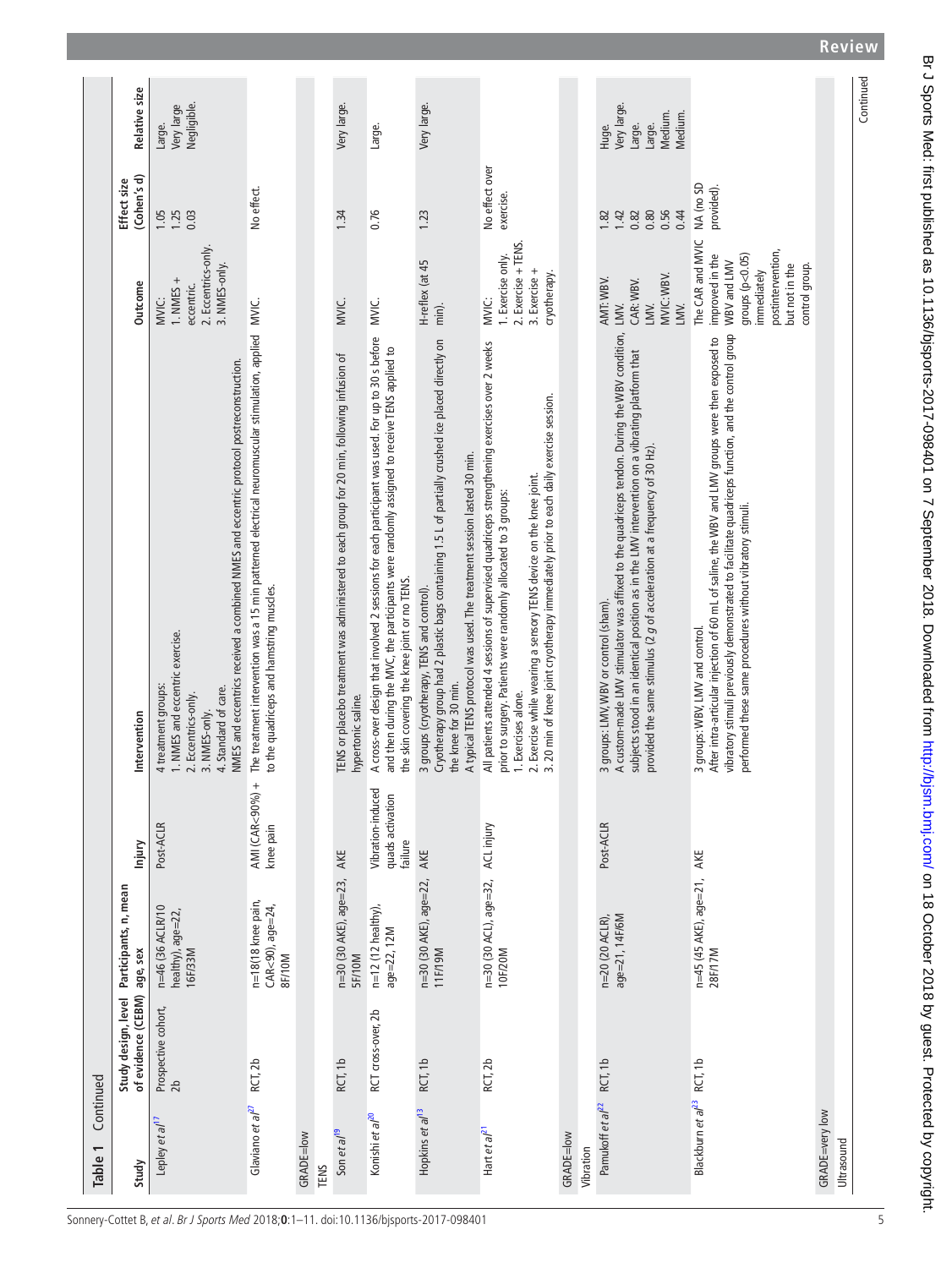| Table 1                      | Continued                   |                                                      |                                                        |                                                                                                                                                                                                                                                                                                                                |                                                                                                              |                                                                    |               |
|------------------------------|-----------------------------|------------------------------------------------------|--------------------------------------------------------|--------------------------------------------------------------------------------------------------------------------------------------------------------------------------------------------------------------------------------------------------------------------------------------------------------------------------------|--------------------------------------------------------------------------------------------------------------|--------------------------------------------------------------------|---------------|
| Study                        | of evidence (CEBM) age, sex | Study design, level Participants, n, mean            | Injury                                                 | Intervention                                                                                                                                                                                                                                                                                                                   | <b>Outcome</b>                                                                                               | (Cohen's d)<br>Effect size                                         | Relative size |
| Norte et al <sup>24</sup>    | RCT, 1b                     | n=30 (30 knee injury),<br>age=23, 15M/15F            | Knee injury with<br>AMI (CAR<90),<br>$(22/30$ ACL)     | manually moved at an estimated rate of 4 cm/s over an area delineated by a custom template<br>An ultrasound or sham treatment was applied to the anteromedial knee. The transducer was<br>twice the size of the transducer surface area for a duration of 17 min.<br>2 groups: ultrasound and control (sham).                  | postintervention)<br>H-reflex (20 min                                                                        | 0.58                                                               | Medium.       |
| GRADE=very low               |                             |                                                      |                                                        |                                                                                                                                                                                                                                                                                                                                |                                                                                                              |                                                                    |               |
| TMS                          |                             |                                                      |                                                        |                                                                                                                                                                                                                                                                                                                                |                                                                                                              |                                                                    |               |
| Gibbons et al <sup>28</sup>  | RCT, 1b                     | meniscectomy), age=38,<br>n=20 (20 partial<br>6F/14M | meniscectomy with<br><b>AMI (CAR&lt;85)</b><br>Partial | Participants in the experimental group received TMS over the motor cortex that was contralateral<br>to the involved leg and performed 3 maximal quadriceps contractions with the involved leg.<br>2 groups: TMS and control.                                                                                                   | or MVIC was seen<br>difference in CAR<br>between groups<br>No significant<br>$(p=NS)$ .                      | for TMS over<br>No evidence<br>control.                            |               |
| No evidence for efficacy     |                             |                                                      |                                                        |                                                                                                                                                                                                                                                                                                                                |                                                                                                              |                                                                    |               |
| Taping/Brace                 |                             |                                                      |                                                        |                                                                                                                                                                                                                                                                                                                                |                                                                                                              |                                                                    |               |
| Kim et a $l^{29}$            | RCT, 2b                     | n=16 (16 knee injury),<br>age=24, 7F/9M              | Knee injury with<br><b>AMI (CAR&lt;90)</b>             | H-reflex of the vastus medialis and quadriceps. CAR and MVIC were measured before taping and<br>20 min after tape was applied over the rectus femoris. All outcomes were measured again after<br>tape was removed when participants returned to the laboratory 24-48 hours after taping.<br>2 groups: Kinesio taping and sham. | difference between<br>groups in H-reflex,<br>No significant<br>CAR or MVIC<br>(p=NS).                        | No evidence for<br>use of Kinesio<br>taping.                       |               |
| Oliveira et al <sup>30</sup> | RCT, 1b                     | $n=47$ (47 ACLR),<br>age=29, 47M                     | Post-ACLR                                              | 2 groups: control, placebo and Kinesio taping. Kinesio taping group participants were submitted<br>to Kinesio taping on the femoral quadriceps of the affected limb, while placebo group subjects<br>used the same procedure without the tension proposed by the method. The control group<br>remained at rest for 10 min.     | showed significant<br>differences (p=NS)<br>variables analysed<br>intergroup or<br>None of the<br>intragroup | No evidence for<br>use of Kinesio<br>taping.                       |               |
| Davis et al <sup>31</sup>    | Cross-over, 4               | n=14 (14 ACLR),<br>age=23, 9F/5M                     | Post-ACLR                                              | Participants performed a standardised aerobic exercise protocol on a treadmill.<br>3 groups: brace, sleeve or nothing.                                                                                                                                                                                                         | were seen between<br>bracing conditions<br>exercise (p=NS).<br>No differences<br>after aerobic               | No evidence for<br>use of bracing.                                 |               |
| No evidence for efficacy     |                             |                                                      |                                                        |                                                                                                                                                                                                                                                                                                                                |                                                                                                              |                                                                    |               |
| Other                        |                             |                                                      |                                                        |                                                                                                                                                                                                                                                                                                                                |                                                                                                              |                                                                    |               |
| Drover et al <sup>32</sup>   | Case series, 4              | n=9 (9 AKP), age=26,<br><b>SF/4M</b>                 | AKP                                                    | extremity manual for the patella tendon, vastus medialis, vastus intermedius, vastus lateralis and<br>The treatment intervention included the treatment protocols described in the ART lower<br>rectus femoris.                                                                                                                | and knee extensor<br>strength (MVIT)<br>not significantly<br>inhibition were<br>Knee extensor<br>different.  | No evidence for<br>use of ART.                                     |               |
| Ageberg et al <sup>33</sup>  | RCT, 2b                     | n=39 (39 ACL), age=24, Post-ACLR<br>29F/20M          |                                                        | placebo, was applied on the leg 10 cm above and 10 cm below the centre of patella, leaving the<br>2 groups: local cutaneous application of anaesthetic (EMLA) or placebo cream. 50 g of EMLA, or<br>area around the knee without cream.                                                                                        | in the EMLA group<br>or in the placebo<br>differences were<br>No statistically<br>significant<br>group.      | No evidence<br>anaesthesia<br>temporary<br>cutaneous<br>for use of |               |
|                              |                             |                                                      |                                                        |                                                                                                                                                                                                                                                                                                                                |                                                                                                              |                                                                    | Continued     |

Br J Sports Med: first published as 10.1136/bjsports-2017-098401 on 7 September 2018. Downloaded from http://bjsm.bmj.com/ on 18 October 2018 by guest. Protected by copyright. Br J Sports Med: first published as 10.1136/bjsports-2017-098401 on 7 September 2018. Downloaded from Downloaded from Articlism.bmj.com/ on 18 October 2018 by guest. Protected by copyright.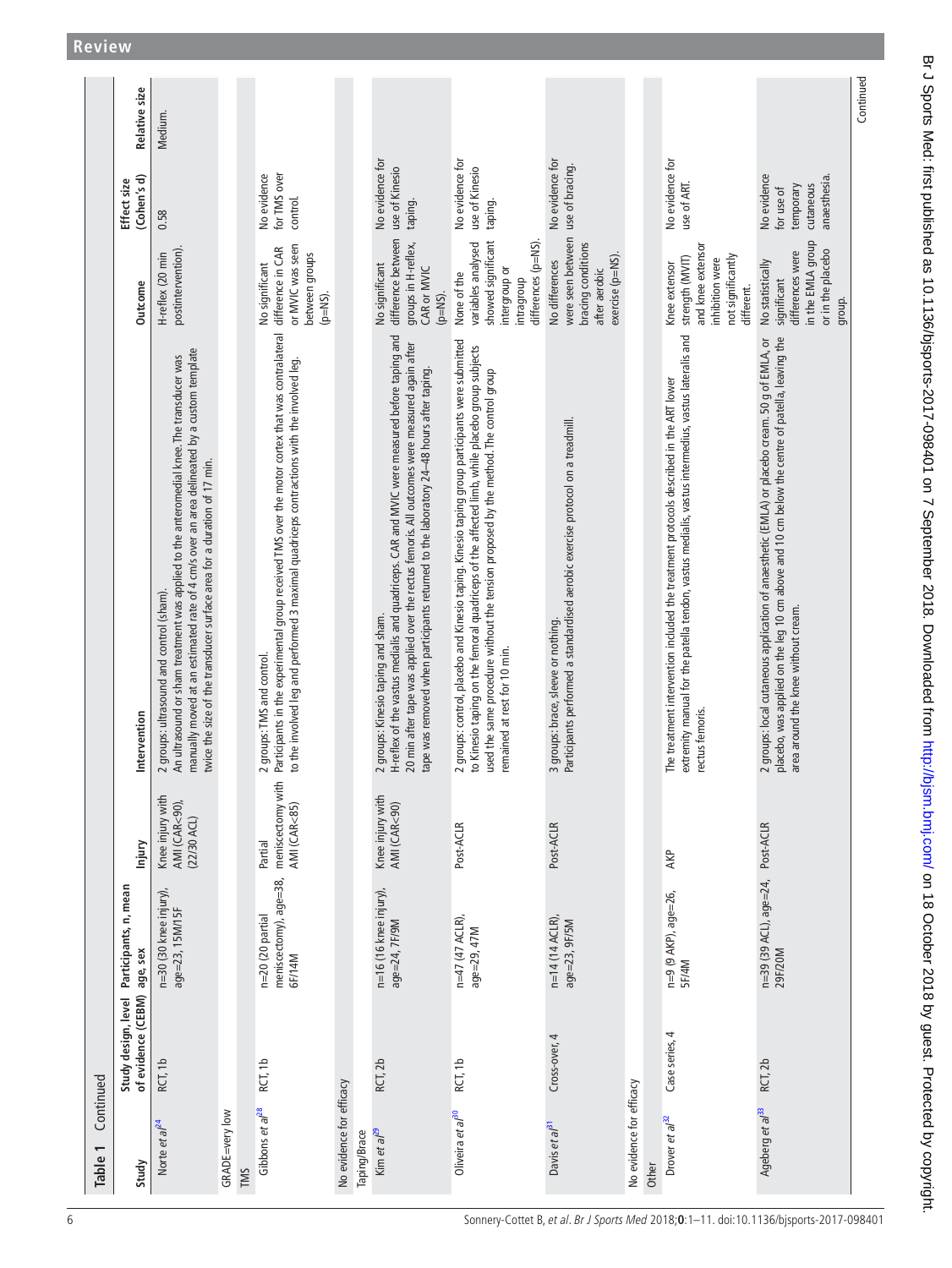| Table 1 Continued                  |                                                                          |                                                            |              |                                                                                                                                                                                                                                                                                                                                                                                                                                                                                                                                                                                                                        |                                                                                |                                  |               |
|------------------------------------|--------------------------------------------------------------------------|------------------------------------------------------------|--------------|------------------------------------------------------------------------------------------------------------------------------------------------------------------------------------------------------------------------------------------------------------------------------------------------------------------------------------------------------------------------------------------------------------------------------------------------------------------------------------------------------------------------------------------------------------------------------------------------------------------------|--------------------------------------------------------------------------------|----------------------------------|---------------|
| Study                              | Study design, level Participants, n, mean<br>of evidence (CEBM) age, sex |                                                            | Injury       | Intervention                                                                                                                                                                                                                                                                                                                                                                                                                                                                                                                                                                                                           | Outcome                                                                        | (Cohen's d)<br>Effect size       | Relative size |
| Warner et al <sup>34</sup> RCT, 2b |                                                                          | $n=12$ (12 knee injury), Knee injury with<br>age=26, 4F/8M | AMI (CAR<90) | 1. Superficial heat using a moist heat pack (77 °C).<br>2. Sham using a moist pack (room temperature).<br>3. Control (no treatment).<br>3 groups:                                                                                                                                                                                                                                                                                                                                                                                                                                                                      | difference in either for use of<br>No significant<br>CAR or MVIT<br>$(p=NS)$ . | superficial heat.<br>No evidence |               |
| No evidence for efficacy           |                                                                          |                                                            |              |                                                                                                                                                                                                                                                                                                                                                                                                                                                                                                                                                                                                                        |                                                                                |                                  |               |
|                                    |                                                                          |                                                            |              | ACLR, ACL reconstruction; AKE, artificial knee effusion; AKP, anterior knee pain; AMI, adhogenic muscle inhibition; AMI, adive release the charge rechnique; CAR, central activation ratio; F, female; LMV, local muscle vibra<br>A, male; MFCV, muscle fibre conduction velocity; MVC and MVIC, MVIC EMLA (Eutectic Mixture of Local Anesthetics); MVIC, maximal voluntary isometric contraction; MA, not available; NMES, neuromuscular electrical stimulation<br>randomised controlled trial; TENS, transcutaneous electrical nerve stimulation; TMS, transcranial magnetic stimulation; WBV, whole body vibration. |                                                                                |                                  |               |

**Review**

excitability after ultrasound application compared with the sham group (14%–19%increase in the H-reflex amplitude, p=0.015).

GRADE assessment revealed very low-quality evidence for the efficacy of ultrasound in the treatment of AMI.

## **Transcranial magnetic stimulation**

Only one trial was identified: an  $\text{RCT}$  (n=20) evaluated transcranial magnetic stimulation (TMS) in patients who had a partial meniscectomy and ongoing quadriceps weakness (CAR <8.5%).<sup>[28](#page-9-22)</sup> No significant difference in CAR or MVIC was seen compared with the control group that had no treatment. This systematic review did not identify any evidence supporting the use of TMS in the treatment of AMI.

# **Taping and bracing**

Two RCTs assessed the effects of taping on quadriceps muscle performance.<sup>[29 30](#page-9-23)</sup> One assessed patients following ACLR,<sup>30</sup> and the other assessed patients with a history of knee pathology and quadriceps CAR<90%.<sup>29</sup>Neither study demonstrated a benefit over placebo for any outcome measure. A trial of 14 patients following ACLR randomised patients to receive either a knee brace, neoprene sleeve or no brace. $31$  No differences were observed between brace and no-brace conditions after aerobic exercise.

The available evidence does not support taping or bracing in AMI.

## **Other**

A small case series of nine patients with anterior knee pain eval uated active release technique protocols. $32$  The active release technique is a system of soft tissue manipulation, purported to relieve tissue tension via the removal of fibrosis and adhe sions. There was no effect in reducing quadriceps inhibition or increasing quadriceps strength. Another study found application of local anaesthetic cream had no effect in improving the senso rimotor function of the knee in subjects with ACL injury.<sup>33</sup> An RCT of 12 patients with a history of knee-joint pathology and quadriceps CAR of <90%evaluated superficial heat application and found no effect on quadriceps function.<sup>[34](#page-10-7)</sup>

The available evidence does not support these treatments in AMI.

## **Discussio n**

AMI is responsible for a considerable morbidity after ACLR.<sup>135-8</sup> The main findings of this systematic review are that there is moderate-quality evidence to support the efficacy of cryotherapy and physical exercise therapy (open and closed chain resistance training, with hamstring fatigue exercises) in patients with AMI after ACL injury or reconstruction.

It is important to understand the pathophysiology of AMI to appropriately target therapeutic interventions. Several studies report an association between hamstring overactivity and dyskinesia with quadriceps weakness in AMI.<sup>45-47</sup> This has been attributed to the flexion reflex spinal pathway, which produces a pattern of flexor facilitation and extensor inhibition. It is reported that greater hamstring coactiva - tion is associated with significantly worse knee function.<sup>[48](#page-10-9)</sup> It is therefore unsurprising that hamstring fatigue exercises in patients with AMI following ACLR have been reported to be associated with a significant increase in quadriceps strength. $^{26}$  In addition, all of the studies included in this review that evaluated physical therapy exercises (including open chain exercises with resistance, progressive closed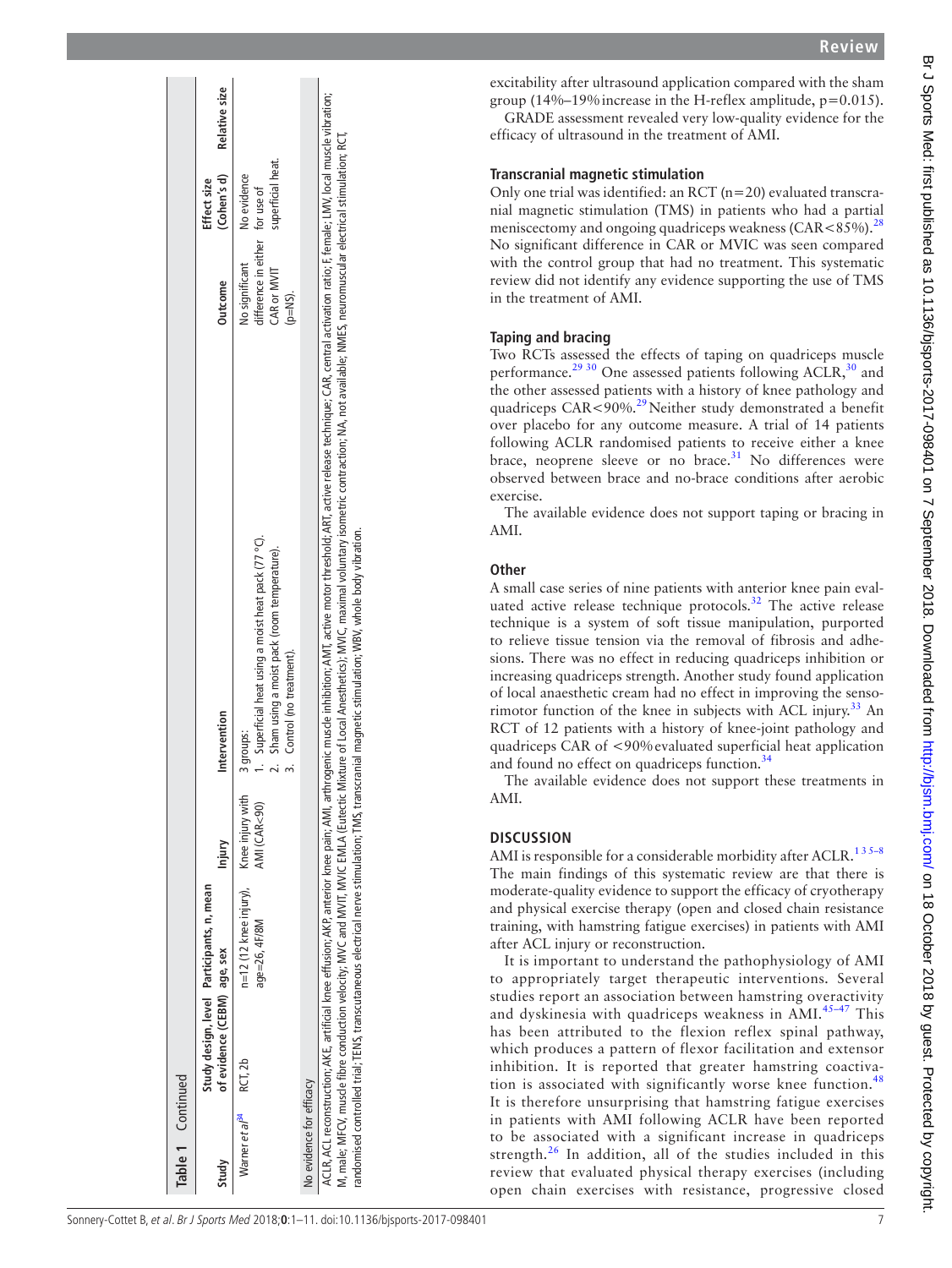<span id="page-7-0"></span>

| Table 2Assessment of Physiotherapy Evidence Database (PEDro) criteria |              |                               |                                  |              |              |                          |                         |              |                            |                                                        |                      |                  |
|-----------------------------------------------------------------------|--------------|-------------------------------|----------------------------------|--------------|--------------|--------------------------|-------------------------|--------------|----------------------------|--------------------------------------------------------|----------------------|------------------|
| Study                                                                 |              | 2<br>1 Eligibility Randomized | 3<br>Concealed Baseline subjects | 4            | 5 Blinding   | 6 Blinding<br>therapists | 7 Blinding<br>assessors | >85%         | treat analysis comparisons | 8 Outcomes 9 Intention to 10 Between group 11 Measures | of variability Score |                  |
| Hopkins et al <sup>13</sup><br>2002                                   | $\mathbf{1}$ | $\mathbf{1}$                  | $\pmb{0}$                        | $\mathbf{1}$ | $\pmb{0}$    | $\pmb{0}$                | $\pmb{0}$               | $\mathbf{1}$ | $\mathbf{1}$               | $\mathbf{1}$                                           | $\mathbf{1}$         | $\boldsymbol{6}$ |
| Rice et al <sup>14</sup><br>2009                                      | $\mathbf{1}$ | $\mathbf{1}$                  | $\pmb{0}$                        | $\mathbf{1}$ | $\pmb{0}$    | $\pmb{0}$                | $\pmb{0}$               | $\mathbf{1}$ | $\mathbf{1}$               | $\mathbf{1}$                                           | $\mathbf{1}$         | 6                |
| Hart et al <sup>15</sup><br>2014                                      | $\mathbf{1}$ | $\mathbf{1}$                  | $\pmb{0}$                        | $\mathbf{1}$ | $\pmb{0}$    | $\pmb{0}$                | $\mathbf{1}$            | $\mathbf{1}$ | $\mathbf{1}$               | $\mathbf{1}$                                           | $\mathbf{1}$         | $7\overline{ }$  |
| Kuenze et al <sup>16</sup><br>2017                                    | $\mathbf{1}$ | $\mathbf 0$                   | $\mathbf 0$                      | $\mathbf{1}$ | $\mathbf 0$  | $\mathbf 0$              | $\mathbf 0$             | $\mathbf{1}$ | $\mathbf{1}$               | $\mathbf{1}$                                           | $\mathbf{1}$         | 5                |
| Lowe and Dong <sup>26</sup><br>2017                                   | $\mathbf{1}$ | $\pmb{0}$                     | $\pmb{0}$                        | $\mathbf{1}$ | $\pmb{0}$    | $\mathsf{O}\xspace$      | $\pmb{0}$               | $\mathbf{1}$ | $\mathbf{1}$               | $\mathbf{1}$                                           | $\mathbf{1}$         | 5                |
| Hart et al <sup>21</sup><br>2014                                      | $\mathbf{1}$ | $\mathbf{1}$                  | $\mathbf{1}$                     | $\mathbf{1}$ | $\mathbf 0$  | $\pmb{0}$                | $\pmb{0}$               | $\mathbf{1}$ | $\mathbf{1}$               | $\mathbf{1}$                                           | $\mathbf{1}$         | $\overline{7}$   |
| Lepley et al <sup>17</sup><br>2015                                    | $\mathbf{1}$ | $\pmb{0}$                     | $\pmb{0}$                        | $\mathbf{1}$ | $\pmb{0}$    | $\pmb{0}$                | $\pmb{0}$               | $\mathbf{1}$ | $\mathbf{1}$               | $\mathbf{1}$                                           | $\mathbf{1}$         | 5                |
| Lepley et al <sup>18</sup><br>2015                                    | $\mathbf{1}$ | $\mathbf 0$                   | $\pmb{0}$                        | $\mathbf{1}$ | $\pmb{0}$    | $\pmb{0}$                | $\pmb{0}$               | $\mathbf{1}$ | $\mathbf{1}$               | $\mathbf{1}$                                           | $\mathbf{1}$         | 5                |
| Glaviano et al <sup>27</sup><br>2014                                  | $\mathbf{1}$ | $\mathbf{1}$                  | $\mathbf{1}$                     | $\mathbf{1}$ | $\mathbf{1}$ | $\pmb{0}$                | $\mathbf{1}$            | $\mathbf{1}$ | $\mathbf{1}$               | $\mathbf{1}$                                           | $\mathbf{1}$         | $\overline{9}$   |
| Son et al <sup>19</sup><br>2016                                       | $\mathbf{1}$ | $\mathbf{1}$                  | $\mathbf{1}$                     | $\mathbf{1}$ | $\mathbf{1}$ | $\mathbf 0$              | $\mathbf{1}$            | $\mathbf{1}$ | $\mathbf{1}$               | $\mathbf{1}$                                           | $\mathbf{1}$         | 9                |
| Konishi et al <sup>20</sup><br>2017                                   | $\mathbf{1}$ | $\mathbf{1}$                  | $\pmb{0}$                        | $\mathbf{1}$ | $\pmb{0}$    | $\pmb{0}$                | $\pmb{0}$               | $\mathbf{1}$ | $\mathbf{1}$               | $\mathbf{1}$                                           | $\mathbf{1}$         | $\sqrt{6}$       |
| Pamukoff et al <sup>22</sup><br>2016                                  | $\mathbf{1}$ | $\mathbf{1}$                  | $\pmb{0}$                        | $\mathbf{1}$ | $\pmb{0}$    | $\pmb{0}$                | $\mathbf{1}$            | $\mathbf{1}$ | $\mathbf{1}$               | $\mathbf{1}$                                           | $\mathbf{1}$         | $\overline{7}$   |
| Blackburn et $al^{23}$<br>2014                                        | $\mathbf{1}$ | $\mathbf{1}$                  | $\pmb{0}$                        | $\mathbf{1}$ | $\pmb{0}$    | $\mathbf 0$              | $\mathbf{1}$            | $\mathbf{1}$ | $\mathbf{1}$               | $\mathbf{1}$                                           | $\pmb{0}$            | $\sqrt{6}$       |
| Norte et $al^{24}$<br>2015                                            | $\mathbf{1}$ | $\mathbf{1}$                  | $\mathbf{1}$                     | $\mathbf{1}$ | $\mathbf{1}$ | $\pmb{0}$                | $\mathbf{1}$            | $\mathbf{1}$ | $\mathbf{1}$               | $\mathbf{1}$                                           | $\mathbf{1}$         | $\boldsymbol{9}$ |
| Gibbons et al <sup>28</sup><br>2010                                   | $\mathbf{1}$ | $\mathbf{1}$                  | $\pmb{0}$                        | $\mathbf{1}$ | $\mathbf{1}$ | $\mathsf{O}\xspace$      | $\mathbf{1}$            | $\mathbf{1}$ | $\mathbf{1}$               | $\mathbf{1}$                                           | $\mathbf{1}$         | $\,8\,$          |
| Kim et al <sup>29</sup><br>2017                                       | $\mathbf{1}$ | $\mathbf{1}$                  | $\pmb{0}$                        | $\mathbf{1}$ | $\mathbf{1}$ | $\mathsf{O}\xspace$      | $\pmb{0}$               | $\mathbf{1}$ | $\mathbf{1}$               | $\mathbf{1}$                                           | $\mathbf{1}$         | $\overline{7}$   |
| Oliveira et al <sup>30</sup><br>2016                                  | $\mathbf{1}$ | $\mathbf{1}$                  | $\pmb{0}$                        | $\mathbf{1}$ | $\pmb{0}$    | $\pmb{0}$                | $\pmb{0}$               | $\mathbf{1}$ | $\mathbf{1}$               | $\mathbf{1}$                                           | $\mathbf{1}$         | $\sqrt{6}$       |
| Davis et al <sup>31</sup><br>2011                                     | $\mathbf{1}$ | $\mathbf{1}$                  | $\pmb{0}$                        | $\mathbf{1}$ | $\pmb{0}$    | $\pmb{0}$                | $\mathbf{1}$            | $\pmb{0}$    | $\mathbf{1}$               | $\mathbf{1}$                                           | $\mathbf{1}$         | 6                |
| Drover et $al^{32}$<br>2004                                           | $\mathbf{1}$ | $\pmb{0}$                     | $\pmb{0}$                        | $\pmb{0}$    | $\pmb{0}$    | $\pmb{0}$                | $\pmb{0}$               | $\mathbf{1}$ | $\mathbf{1}$               | $\pmb{0}$                                              | $\mathbf{1}$         | $\overline{3}$   |
| Ageberg et al <sup>33</sup><br>2012                                   | $\mathbf{1}$ | $\mathbf{1}$                  | $\pmb{0}$                        | $\mathbf{1}$ | $\mathbf{1}$ | $\mathbf{1}$             | $\mathbf{1}$            | $\mathbf{1}$ | $\mathbf{1}$               | $\mathbf{1}$                                           | $\mathbf{1}$         | 9                |
| Warner et al <sup>34</sup><br>2013                                    | $\mathbf{1}$ | $\mathbf{1}$                  | $\mathbf{1}$                     | $\mathbf{1}$ | $\pmb{0}$    | $\pmb{0}$                | $\mathbf{1}$            | $\mathbf{1}$ | $\mathbf{1}$               | $\mathbf{1}$                                           | $\mathbf{1}$         | $\,8\,$          |

chain quadriceps and hamstring strengthening exercises) in patients following ACLR, or artificially created knee effusion, demonstrated significantly improved quadriceps function (MVIC or CAR), which may indicate restoration of more optimal quadriceps neuromuscular function.<sup>[14](#page-9-9)</sup>

All of the included studies on cryotherapy also demonstrated significantly improved quadriceps strength, $13-16$  and one study demonstrated reversed decline in motor recruitment (measured by H-reflex), $^{13}$  in patients with AMI. Cryotherapy may reduce the discharge of sensory receptors and slow articular nerve conduction, thus decreasing transmission of the afferent impulses that contribute to deleterious spinal reflexive excitability.<sup>1</sup>

In this review, TENS<sup>13 19–21</sup> and NMES<sup>17 18 27</sup> had a low level quality of evidence to support their efficacy.<sup>19</sup> TENS demonstrated large effect sizes in laboratory trials of artificial knee effusions. Although the single clinical trial on ACLR patients demonstrated no advantage over cryotherapy or exercise therapy alone, treatment with TENS demonstrated effect sizes that suggest potential benefits to patients with  $AMI<sup>21</sup>$  $AMI<sup>21</sup>$  $AMI<sup>21</sup>$  However, all patients in the TENS group also underwent exercise therapy, and therefore the role of TENS could not be evaluated in isolation.

The three clinical trials identified in this study showed small to negligible effect sizes.<sup>17 18 27</sup> The clinical results for both NMES and TENS preclude recommendation of these modalities in the management of AMI.

In this scoping review ultrasound therapy<sup>24</sup> and vibra- $\frac{1}{22}$  demonstrated very low-quality evidence for efficacy. Although two clinical studies (one vibration and one ultrasound) in ACLR patients demonstrated small statistically significant improvements (in CAR and H-reflex, respectively), these were of questionable clinical importance. Currently these modalities cannot be recommended in the management of AMI.

Other therapies including  $TMS<sub>28</sub><sup>28</sup>$  taping,<sup>29 30</sup> bracing,<sup>31</sup> appli-cation of heat<sup>34</sup> and soft tissue release strategies<sup>[32](#page-9-26)</sup> were of no clinical benefit in the management of AMI.

## **Limitations**

We note that some of the included trials were laboratory studies, and these cannot necessarily be extrapolated to the clinical scenario of AMI that occurs after ACL injury. The study methodology has attempted to account for this when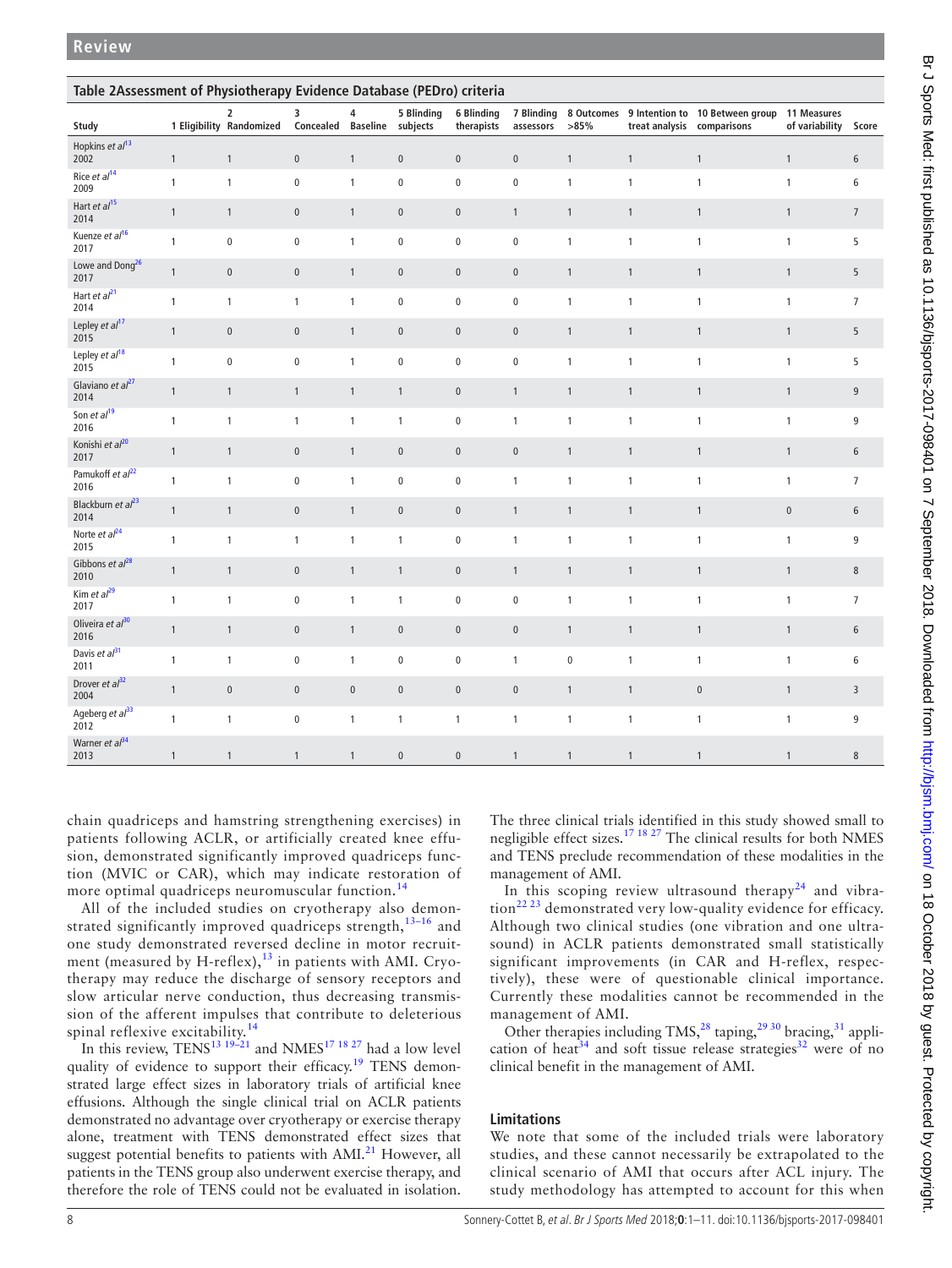#### <span id="page-8-0"></span>**Table 3** GRADE table

|                  | <b>Risk of bias</b>  | Inconsistency | <b>Indirectness</b> | <b>Imprecision</b> | <b>GRADE</b> score |
|------------------|----------------------|---------------|---------------------|--------------------|--------------------|
| Cryotherapy      | Negligible           | Negligible    | Serious*            | Negligible         | Moderate           |
| Exercise         | Serious <sup>+</sup> | Negligible    | Negligible          | Negligible         | Moderate           |
| <b>NMES</b>      | Serious‡             | Serious§      | Negligible          | Negligible         | Low                |
| TENS             | Negligible           | Serious§      | Serious¶            | Negligible         | Low                |
| <b>Vibration</b> | Negligible           | Negligible    | Serious**           | Very serioustt     | Very low           |
| Ultrasound       | Negligible           | Negligible##  | <b>Serious§§</b>    | Very serious¶¶     | Very low           |

GRADE calculation.

Risk of bias: PEDro <6, decrease one grade; PEDro <4, decrease two grades.

Inconsistency: Heterogeneity of results (wide variance of effect sizes), decrease one grade.

Indirectness: Population of study is not ACLR, decrease one grade.

 Imprecision: Lower threshold of 95% CI reduces effect to negligible, decrease one grade; lower threshold of 95% CI would alter conclusion or not provided, decrease two grades. \*Indirectness of evidence (only one trial in ACLR patients with AMI).

†PEDro score of 5 for three of the four trials.

‡PEDro score of 5 for two of the three trials.

§Heterogeneity of results.

¶Indirectness of evidence (effect only seen in laboratory trials).

\*\*Indirectness of evidence (one of the two trials was a laboratory test).

††Imprecision (CIs or SDs not provided in Blackburn *et al*[23](#page-9-18) study).

‡‡Note: only one study.

§§Indirectness of evidence (knee injury population, not specifically ACL).

¶¶Imprecision (wide CIs, lower limit of effect size is negative).

ACLR, ACL reconstruction; AMI, arthrogenic muscle inhibition; NMES, neuromuscular electrical stimulation; PEDro, Physiotherapy Evidence Database; TENS, transcutaneous electrical nerve stimulation.

awarding the GRADE level of evidence, with a decrease in the score by one level for studies that did not directly assess ACL-injured or reconstructed knees. Another limitation was that the studies were heterogeneous in design and limited by small patient numbers. The quality assessment of the trials using the PEDro scale ranged from 3 to 9 out of a maximum of 10. Lower quality studies were not excluded due to the relatively small number of clinical trials identified. Only English-language articles were included.

## **Conclusion**

This scoping review demonstrated moderate-quality evidence for the efficacy of cryotherapy and physical exercises in improving

# **Therapeutic Interventions- Level of Action**



<span id="page-8-1"></span>**Figure 2** Therapeutic interventions for arthrogenic muscle inhibition and their level of action. NMES, neuromuscular electrical stimulation; TENS, transcutaneous electrical nerve stimulation; TMS, transcranial magnetic stimulation.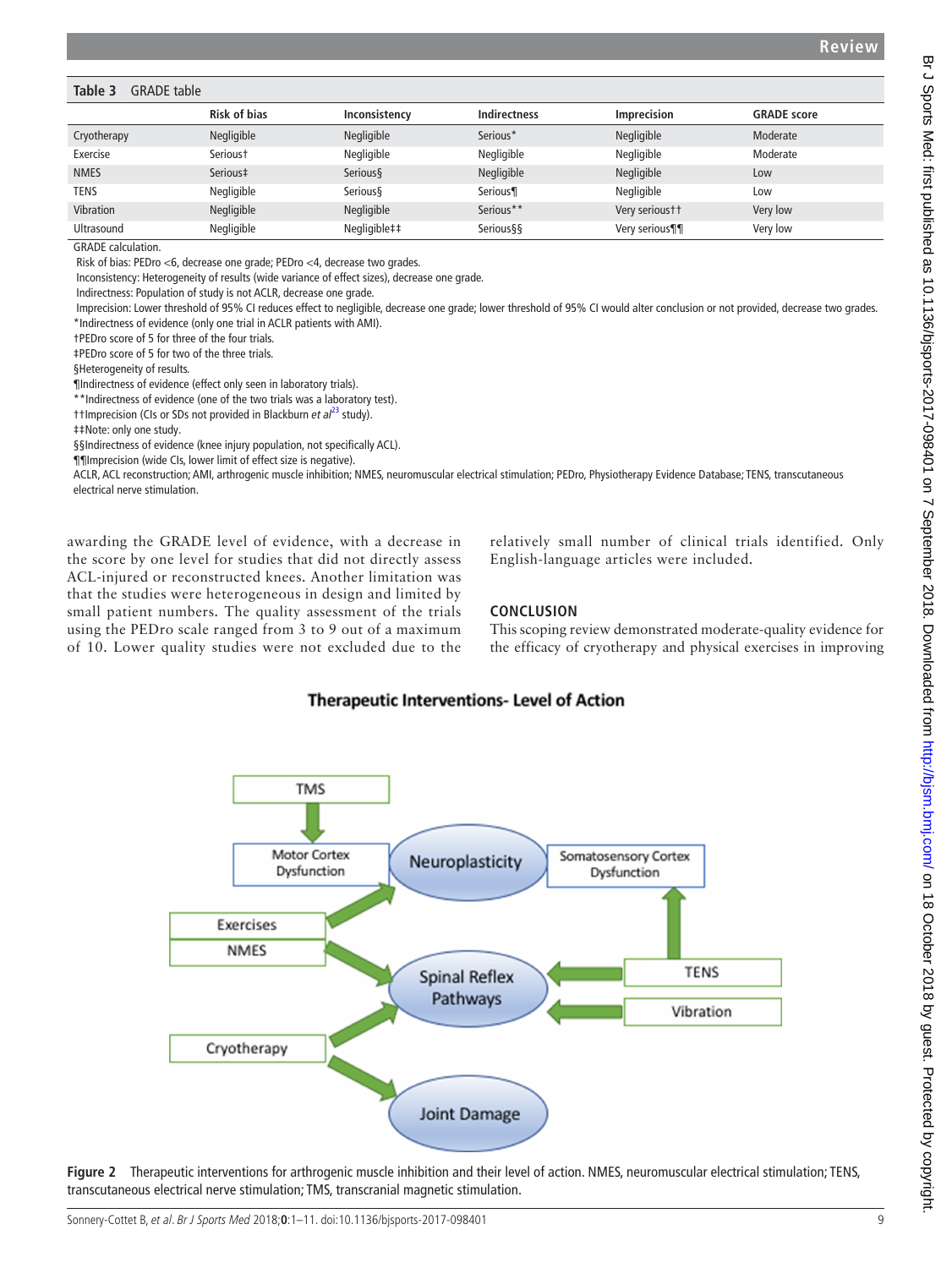# **What is already known?**

- ► Lack of knee joint extension and impaired contraction of the quadriceps femoris muscle following ACL reconstruction is known as arthrogenic muscle inhibition (AMI).
- ► AMI is associated with gait abnormality, long-term quadriceps atrophy, poor function, dynamic instability, persistent knee pain and early osteoarthritis.

## **What are the new findings?**

- $\triangleright$  Cryotherapy and physical exercises should form the mainstays of management of AMI.
- ► Exercise should include traditional quadriceps and hamstring muscles open chain exercises with resistance, progressive closed chain strengthening exercises, as well as hamstring fatiguing exercises.
- ► There is low-level evidence to support neuromuscular electrical stimulation and transcutaneous electrical nerve stimulation.
- There is very low evidence to support ultrasound therapy and vibration.
- Taping, bracing, application of heat and soft tissue release strategies demonstrated minimal or no benefit in the management of AMI.

quadriceps activation failure after ACL injury and reconstruction. These therapeutic modalities are therefore recommended in the management of AMI.

**Contributors** All authors have given final approval of the submitted manuscript and their agreement to be accountable for all aspects of the work in ensuring that questions related to the accuracy or integrity of any part of the work are appropriately investigated and resolved. All authors have made substantial contributions to the design of the work and manuscript writing. Conceptualisation of the work was by MT, BS-C and AS. The acquisition, analysis and interpretation of data were performed by WB, AS and AB. All authors were involved in drafting the work or revising it critically for important intellectual content.

**Funding** The authors have not declared a specific grant for this research from any funding agency in the public, commercial or not-for-profit sectors.

**Competing interests** BS-C, AS and MT are all paid consultants for Arthrex. BS-C also receives royalties and research support from Arthrex.

#### **Patient consent** Not required.

**Provenance and peer review** Not commissioned; externally peer reviewed.

**Open access** This is an open access article distributed in accordance with the Creative Commons Attribution Non Commercial (CC BY-NC 4.0) license, which permits others to distribute, remix, adapt, build upon this work non-commercially, and license their derivative works on different terms, provided the original work is properly cited, appropriate credit is given, any changes made indicated, and the use is non-commercial. See: <http://creativecommons.org/licenses/by-nc/4.0/>.

#### **References**

- <span id="page-9-0"></span>Amin S, Baker K, Niu J, et al. Quadriceps strength and the risk of cartilage loss and symptom progression in knee osteoarthritis. [Arthritis Rheum](http://dx.doi.org/10.1002/art.24182) 2009;60:189-98.
- 2 Thomas AC, Wojtys EM, Brandon C, et al. Muscle atrophy contributes to quadriceps weakness after anterior cruciate ligament reconstruction. [J Sci Med Sport](http://dx.doi.org/10.1016/j.jsams.2014.12.009) 2016;19:7–11.
- <span id="page-9-1"></span>3 Pinto FG, Thaunat M, Daggett M, et al. Hamstring contracture after acl reconstruction is associated with an increased risk of cyclops syndrome. [Orthop J Sports Med](http://dx.doi.org/10.1177/2325967116684121) 2017;5.
- <span id="page-9-2"></span>4 Lewek M, Rudolph K, Axe M, et al. The effect of insufficient quadriceps strength on gait after anterior cruciate ligament reconstruction. [Clin Biomech](http://dx.doi.org/10.1016/S0268-0033(01)00097-3) 2002;17:56-63.
- 5 Konishi Y, Oda T, Tsukazaki S, et al. Relationship between quadriceps femoris muscle volume and muscle torque at least 18 months after anterior cruciate ligament reconstruction. [Scand J Med Sci Sports](http://dx.doi.org/10.1111/j.1600-0838.2011.01332.x) 2012;22:791–6.
- <span id="page-9-3"></span>6 Lindström M, Strandberg S, Wredmark T, et al. Functional and muscle morphometric effects of ACL reconstruction. A prospective CT study with 1 year follow-up. Scand J [Med Sci Sports](http://dx.doi.org/10.1111/j.1600-0838.2011.01417.x) 2013;23:431–42.
- <span id="page-9-4"></span>7 Felson DT, Niu J, McClennan C, et al. Knee buckling: prevalence, risk factors, and associated limitations in function. [Ann Intern Med](http://dx.doi.org/10.7326/0003-4819-147-8-200710160-00005) 2007;147:534–40.
- 8 Segal NA, Glass NA, Torner J, et al. Quadriceps weakness predicts risk for knee joint space narrowing in women in the MOST cohort. [Osteoarthritis Cartilage](http://dx.doi.org/10.1016/j.joca.2010.02.002) 2010;18:769–75.
- <span id="page-9-5"></span>9 Urbach D, Nebelung W, Weiler HT, et al. Bilateral deficit of voluntary quadriceps muscle activation after unilateral ACL tear. [Med Sci Sports Exerc](http://dx.doi.org/10.1097/00005768-199912000-00001) 1999;31:1691-6.
- <span id="page-9-6"></span>10 Rice DA, McNair PJ. Quadriceps arthrogenic muscle inhibition: neural mechanisms and treatment perspectives. [Semin Arthritis Rheum](http://dx.doi.org/10.1016/j.semarthrit.2009.10.001) 2010;40:250–66.
- <span id="page-9-7"></span>11 Baumeister J, Reinecke K, Schubert M, et al. Altered electrocortical brain activity after ACL reconstruction during force control. [J Orthop Res](http://dx.doi.org/10.1002/jor.21380) 2011;29:1383-9.
- 12 Baumeister J, Reinecke K, Weiss M. Changed cortical activity after anterior cruciate ligament reconstruction in a joint position paradigm: an EEG study. Scand J Med Sci [Sports](http://dx.doi.org/10.1111/j.1600-0838.2007.00702.x) 2008;18:473–84.
- <span id="page-9-8"></span>13 Hopkins J, Ingersoll CD, Edwards J, et al. Cryotherapy and transcutaneous electric neuromuscular stimulation decrease arthrogenic muscle inhibition of the vastus medialis after knee joint effusion. [J Athl Train](http://www.ncbi.nlm.nih.gov/pubmed/12937440) 2002;37:25–31.
- <span id="page-9-9"></span>14 Rice D, McNair PJ, Dalbeth N. Effects of cryotherapy on arthrogenic muscle inhibition using an experimental model of knee swelling. [Arthritis Rheum](http://dx.doi.org/10.1002/art.24168) 2009;61:78-83.
- <span id="page-9-10"></span>15 Hart JM, Kuenze CM, Diduch DR, et al. Quadriceps muscle function after rehabilitation with cryotherapy in patients with anterior cruciate ligament reconstruction. [J Athl Train](http://dx.doi.org/10.4085/1062-6050-49.3.39) 2014;49:733–9.
- <span id="page-9-20"></span>16 Kuenze C, Eltoukhy M, Kelly A, et al. Impact of quadriceps strengthening on response to fatiguing exercise following ACL reconstruction. [J Sci Med Sport](http://dx.doi.org/10.1016/j.jsams.2016.04.015) 2017;20:6-11.
- <span id="page-9-12"></span>17 Lepley LK, Wojtys EM, Palmieri-Smith RM. Combination of eccentric exercise and neuromuscular electrical stimulation to improve quadriceps function post-ACL reconstruction. [Knee](http://dx.doi.org/10.1016/j.knee.2014.11.013) 2015:22:270-7.
- <span id="page-9-13"></span>18 Lepley LK, Wojtys EM, Palmieri-Smith RM. Combination of eccentric exercise and neuromuscular electrical stimulation to improve biomechanical limb symmetry after anterior cruciate ligament reconstruction. [Clin Biomech](http://dx.doi.org/10.1016/j.clinbiomech.2015.04.011) 2015;30:738-47.
- <span id="page-9-16"></span>19 Son SJ, Kim H, Seeley MK, et al. Effects of transcutaneous electrical nerve stimulation on quadriceps function in individuals with experimental knee pain. Scand J Med Sci [Sports](http://dx.doi.org/10.1111/sms.12539) 2016;26:1080–90.
- <span id="page-9-21"></span>20 Konishi Y, McNair PJ, Rice DA. TENS Alleviates muscle weakness attributable to attenuation of ia afferents. [Int J Sports Med](http://dx.doi.org/10.1055/s-0042-118183) 2017;38:253-7.
- <span id="page-9-15"></span>21 Hart JM, Kuenze CM, Pietrosimone BG, et al. Quadriceps function in anterior cruciate ligament-deficient knees exercising with transcutaneous electrical nerve stimulation and cryotherapy: a randomized controlled study. [Clin Rehabil](http://dx.doi.org/10.1177/0269215512438272) 2012;26:974–81.
- <span id="page-9-17"></span>22 Pamukoff DN, Pietrosimone B, Lewek MD, et al. Whole-body and local muscle vibration immediately improve quadriceps function in individuals with anterior cruciate ligament reconstruction. [Arch Phys Med Rehabil](http://dx.doi.org/10.1016/j.apmr.2016.01.021) 2016;97:1121–9.
- <span id="page-9-18"></span>23 Blackburn JT, Pamukoff DN, Sakr M, et al. Whole body and local muscle vibration reduce artificially induced quadriceps arthrogenic inhibition. [Arch Phys Med Rehabil](http://dx.doi.org/10.1016/j.apmr.2014.07.393) 2014;95:2021–8.
- <span id="page-9-19"></span>24 Norte GE, Saliba SA, Hart JM. Immediate effects of therapeutic ultrasound on quadriceps spinal reflex excitability in patients with knee injury. Arch Phys Med [Rehabil](http://dx.doi.org/10.1016/j.apmr.2015.03.014) 2015;96:1591–8.
- 25 Delaloye JR, Murar J, Sánchez MG, et al. How to rapidly abolish knee extension deficit after injury or surgery: A practice-changing video pearl from the scientific anterior cruciate ligament network international (SANTI) study group. [Arthrosc Tech](http://dx.doi.org/10.1016/j.eats.2018.02.006) 2018;7:e601–e605.
- <span id="page-9-11"></span>26 Lowe T, Dong XN. The use of hamstring fatigue to reduce quadriceps inhibition after anterior cruciate ligament reconstruction. [Percept Mot Skills](http://dx.doi.org/10.1177/0031512517735744) 2018;125.
- <span id="page-9-14"></span>27 Glaviano NR, Langston WT, Hart JM, et al. Influence of patterned electrical neuromuscular stimulation on quadriceps activation in individuals with knee joint injury. [Int J Sports Phys Ther](http://www.ncbi.nlm.nih.gov/pubmed/25540707) 2014;9:915–23.
- <span id="page-9-22"></span>28 Gibbons CE, Pietrosimone BG, Hart JM, et al. Transcranial magnetic stimulation and volitional quadriceps activation. [J Athl Train](http://dx.doi.org/10.4085/1062-6050-45.6.570) 2010;45:570-9.
- <span id="page-9-23"></span>29 Kim KM, Davis B, Hertel J, et al. Effects of Kinesio taping in patients with quadriceps inhibition: A randomized, single-blinded study. [Phys Ther Sport](http://dx.doi.org/10.1016/j.ptsp.2016.08.015) 2017;24:67-73.
- <span id="page-9-24"></span>30 Oliveira AK, Borges DT, Lins CA, et al. Immediate effects of kinesio taping on neuromuscular performance of quadriceps and balance in individuals submitted to anterior cruciate ligament reconstruction: A randomized clinical trial. [J Sci Med Sport](http://dx.doi.org/10.1016/j.jsams.2014.12.002) 2016;19:2–6.
- <span id="page-9-25"></span>31 Davis AG, Pietrosimone BG, Ingersoll CD, et al. Quadriceps function after exercise in patients with anterior cruciate ligament-reconstructed knees wearing knee braces. J [Athl Train](http://dx.doi.org/10.4085/1062-6050-46.6.615) 2011;46:615–20.
- <span id="page-9-26"></span>32 Drover JM, Forand DR, Herzog W. Influence of active release technique on quadriceps inhibition and strength: a pilot study. [J Manipulative Physiol Ther](http://dx.doi.org/10.1016/j.jmpt.2004.05.006) 2004;27:408-13.
- <span id="page-9-27"></span>33 Ageberg E, Björkman A, Rosén B, et al. Principles of brain plasticity in improving sensorimotor function of the knee and leg in patients with anterior cruciate ligament injury: a double-blind randomized exploratory trial. [BMC Musculoskelet Disord](http://dx.doi.org/10.1186/1471-2474-13-68) 2012;13:68.